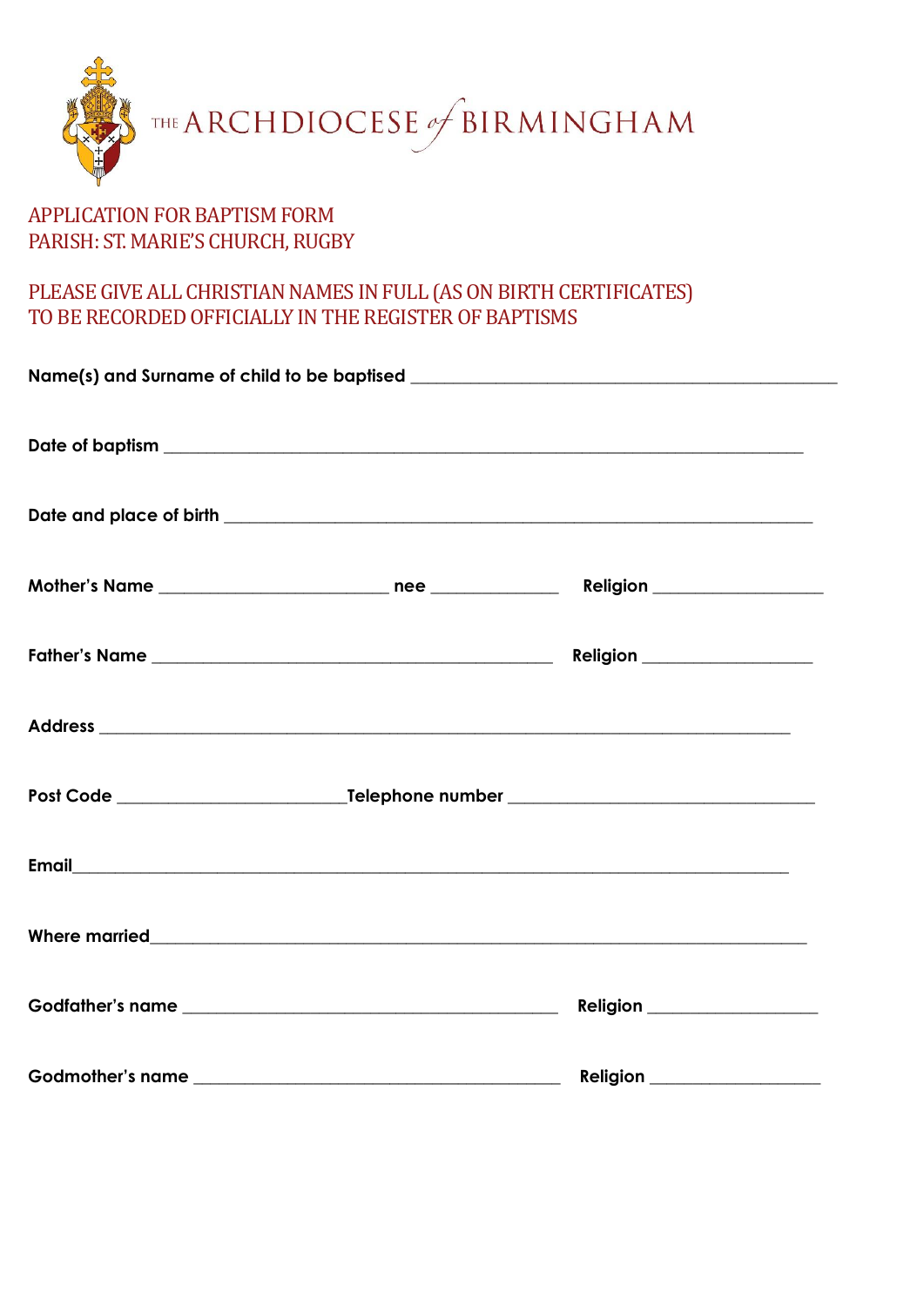

## Privacy Notice

The Parish is part of the Archdiocese of Birmingham. The information collected on this form helps with the preparations to be undertaken before baptism and will be handled by the Archdiocese of

Birmingham registered charity number 234216 as set out in its privacy policy on its website at https://www.birminghamdiocese.org.uk/privacy-policy and in accordance with this statement.

The following information on this form will be entered into the Register of Baptisms and will be kept at the parish of St. Marie's Church,Rugby or in the Diocesan Archives securely: the full name of the person to be baptised, their date of birth, the names of their parents (where relevant), and of their Godparent(s). That information will be kept indefinitely. The name of the person baptised will be published in the parish newsletter which is also made available online.

Information from the Register of Baptisms may in the future be sent to any Catholic church in the world, where the person baptised has asked to receive a further sacrament in that parish. The reason for this is that to receive any further sacrament, evidence of baptism is necessary.

The legal basis for processing this personal data is that it is necessary in the legitimate interests of the Church to do so. Some of the information retained is special category information because it reveals someone's religion. This processing of that personal data is a legitimate activity of the Church and relates to members or former members of the Church (or to persons who have regular contact with it) in connection with its purposes. The reason for the processing is that the Church needs to know who it has baptised. The privacy impact caused by this processing of this personal data is minimal because it is kept securely and will be provided only to the person baptised (or whilst they are under 13 to their parents) on proof of identity. It will not be shared outside the Roman Catholic church unless we are required to do so by law. The personal data contained on this form will be kept for no more than one year after date of the baptism OR The personal data contained in this form will be kept for no more than [11 years] after the date of baptism so that the Parish can contact the person baptised or (where relevant) their parents about the reception of other sacraments.